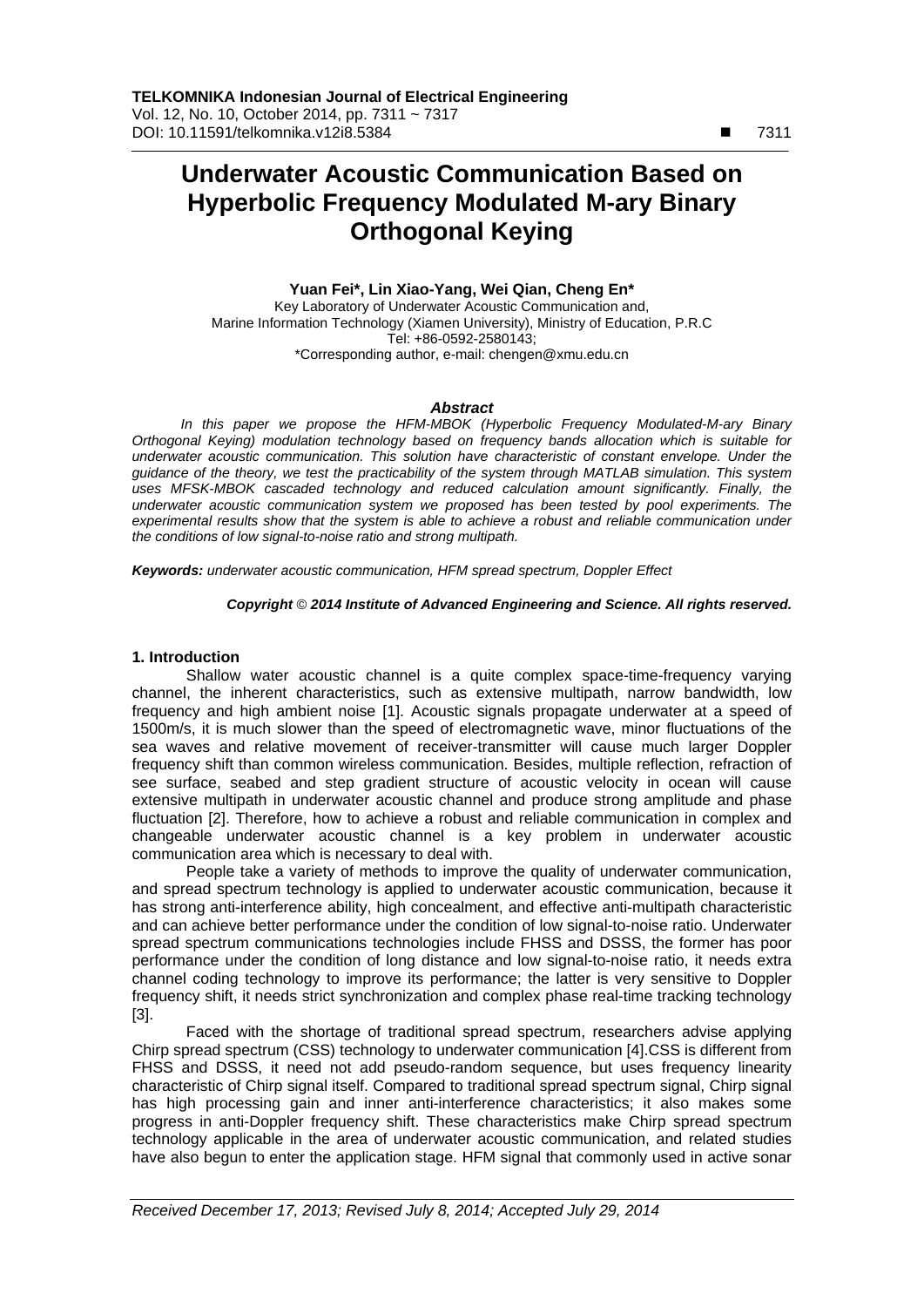ֺ

has also begun to attract attention recent years [5], some studies show that it is more applicable than Chirp signal in solving Doppler frequency shift appeared in underwater acoustic communication. HFM signal not only has better correlation properties than Chirp signal, but also has Doppler invariance [6], it can improve the performance of underwater communication system in greater extent.

Based on the ideas of designing CSS, this paper chooses HFM signal as modulating signal and designs a new spread spectrum technology which has anti-noise, anti-multipath and anti-Doppler frequency shift characteristics. Compared to Chirp signal, HFM signal has better Doppler tolerance.

# **2. HFM Signal and Its Characteristics Analysis 2.1. HFM Signal**

Hyperbolic Frequency Modulated (HFM) signal is a common sonar signal [7], it has better Doppler tolerance than Chirp signal. Especially in recent years, HFM signal becomes central issue in underwater acoustic communication, location and anti-submarine sonar areas because of its Doppler invariance. Practice has proved that transmitting or receiving HFM signal on moving platform, it has better detection capability than other signals [8].

HFM signal is a non-linear frequency modulation signal that modulated regularity for hyperbolic function, supposed that $f_1$  is starting frequency,  $f_2$  is ending frequency,  $T$  is the range of time. If the frequency increases  $(f_1 < f_2)$ , we call it up-HFM, conversely, named down-HFM. A HFM signal can be written as:

$$
s(t) = \cos[2p \frac{\ln(kt + 1/f_1)}{k}] \quad 0 \text{ if } t \text{ if } T
$$
 (1)

Where HFM-rate k is:

$$
k = \frac{f_1 - f_2}{T * f_1 * f_2} \tag{2}
$$

The instantaneous frequency is:

$$
f_i(t) = \frac{1}{2p} \frac{dj(t)}{dt} = \frac{1}{kt + 1/f_1}
$$
 (3)

Where  $j(t)$  is the phase, the instantaneous frequency also can be defined as:

$$
\frac{1}{f_i(t)} = kt + \frac{1}{f_1} = \frac{f_1 - f_2}{Tf_1f_2}t + \frac{1}{f_1} = \frac{\mathfrak{E}1}{\mathfrak{E}f_2} - \frac{1}{f_1}\frac{\mathfrak{E}t}{\mathfrak{F}f} + \frac{1}{f_1}
$$
(4)

The instantaneous frequency changes with time t in the form of hyperbolic in the range of  $\hat{g}_1, f_2$   $\hat{\mu}$ .

**Error! Reference source not found.** shows the time-frequency relationship of HFM signal and Chirp signal. **Error! Reference source not found.**shows the time domain waveform and spectrum diagram of HFM signal, and the frequency is from 10 KHz to 20 KHz.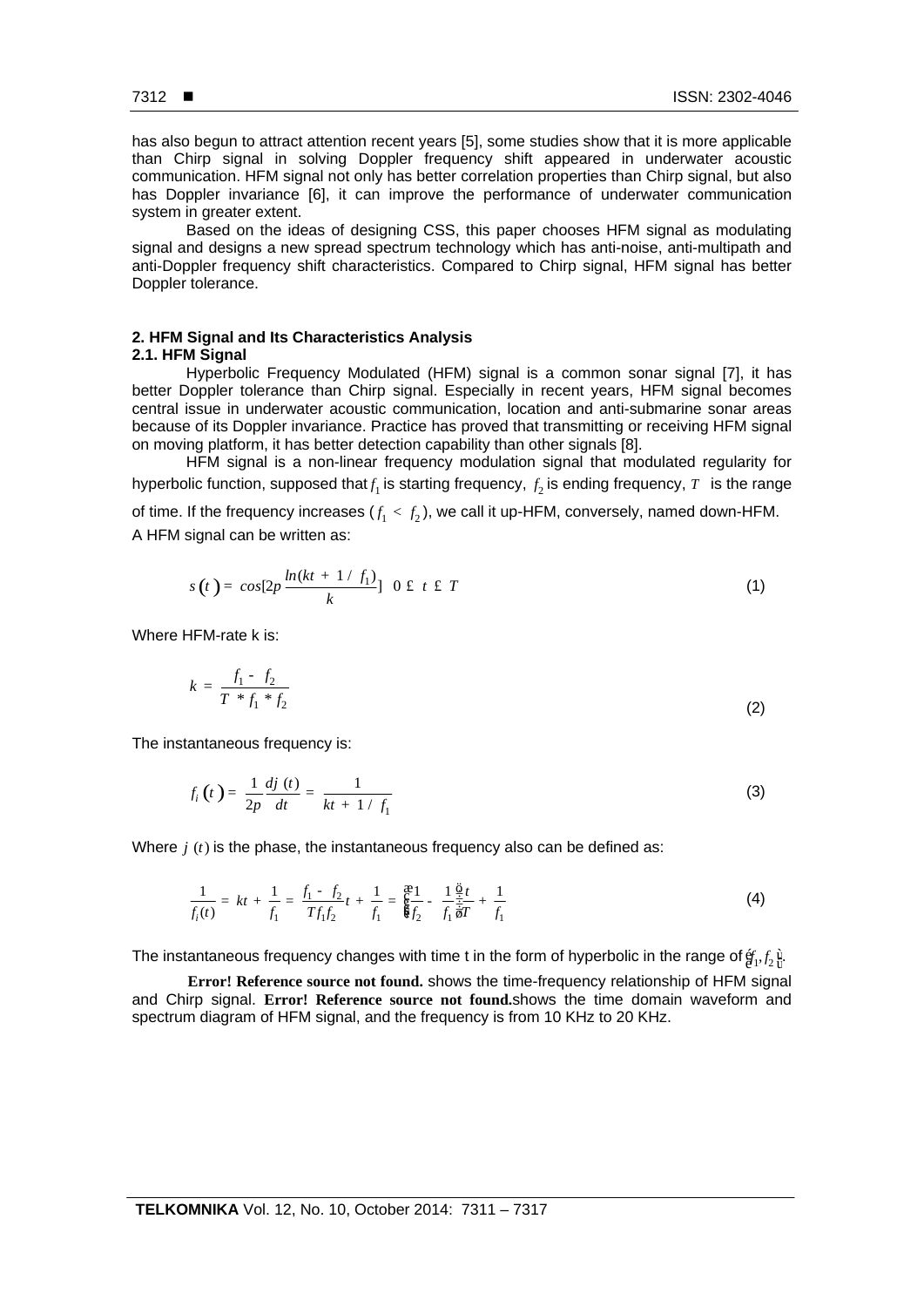

Figure 1. Time-frequency Relationship of HFM Signal and Chirp Signal



Figure 2. Time Domain and Frequency Domain of HFM Signal

# **2.2. Pulse Compression Characteristic**

HFM signal has similar pulse compression characteristic as Chirp signal, as shown in Figure 3. Just as Chirp signal's pulse compression characteristic, the main lobe width of the output of HFM signal in matched filter is  $2 / B$ , the main lobe height is  $\sqrt{BT}$ . HFM signal can replace Chirp signal to build communication system, its pulse compression characteristic is the basic condition. Besides, the HFM signal compared to the chirp signal has the anti-noise, and the anti-multipath characteristics and better Doppler tolerance.



Figure 3. Output Waveform in Matched Filter

# **2.3. Doppler Invariance**

We assume that HFM signal occurs Doppler frequency shift during transmission. Similarly, supposing that the relative speed of receiver is*v* , acoustic speed is*c* , so the Doppler factor can be expressed as:

$$
D = 1 + v / c \tag{5}
$$

The instantaneous frequency of HFM signal is rewritten as:

$$
f_r(t) = \frac{1}{2p} \frac{dj_{r}(t)}{dt} = \frac{D}{kDt + 1/f_1}
$$
 (6)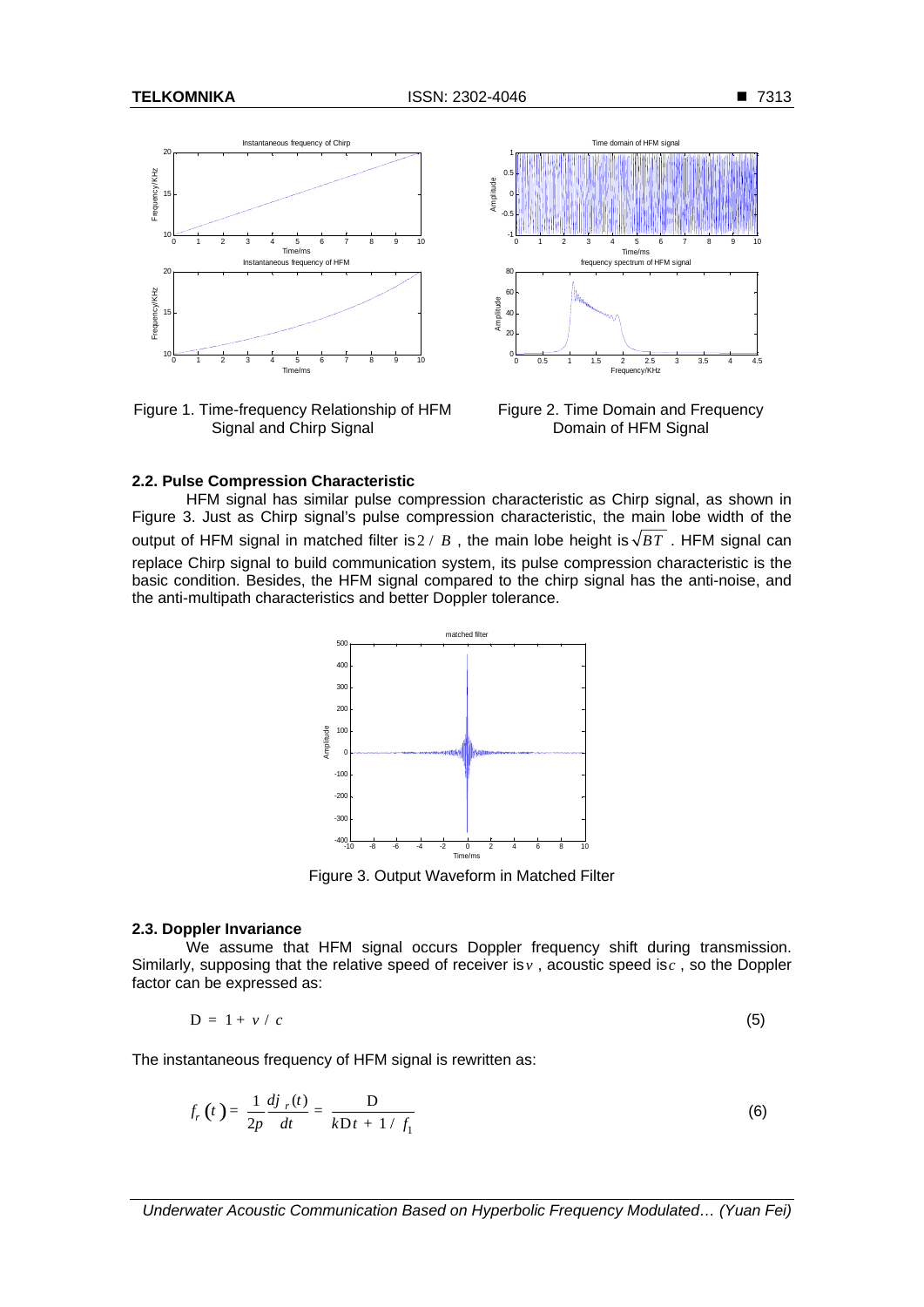Where the phase is:

$$
j_r(t) = 2p \frac{\ln(kDt + 1/f_1)}{k}
$$
 (7)

We set time delay as:

$$
Dt = -\frac{D}{f_1 \cdot k \cdot D} \tag{8}
$$

From (3) we can get:

$$
f_r(t - Dt) = f_i(t) \tag{9}
$$

The above states that after occurring frequency shift, HFM signal exists a time delay D*t* which makes signals after occurring frequency shift matched with original signals, this is Doppler invariance of HFM signal.

#### **3. MFSK-MBOK communications system architecture**

The main idea of MFSK-MBOK is combining modulation and demodulation method with multiple BOK demodulation. Receiver used MFSK to select different frequency bands. Compared with MFSK-MCrSK(Multiple frequency shift keying-multiple chirp-rate shift keying), MFSK-MBOK used FFT and matched filter to demodulation. And the limitation of MFSK-MCrSK system is that the structure of demodulation is quite complicated and the computation increases rapidly along with increasing the value of M.

The following is the example of 4FSK-4BOK modulation and demodulation system, the block diagram of the system is shown as

Figure 4.



Figure 4. Block Diagram of 4FSK-4BOK Communication System

We supposed that the bandwidth of the communication system range from 10 KHz to 20 KHz, and the bandwidth will be divided into four sub-bands of MFSK (10k-12.5kHz; 12.5k-15k Hz; 15k-17.5k Hz, 17.5k-20k Hz). And each sub-band will be modulated in HFM-4BOK. And the symbol time is 10ms, and each symbol carriers 4bits information, so the transmission rate of the system is 400bps. Figure 5 shows that the relationship between symbol mapping and timefrequency diagram of HFM. **Error! Reference source not found.** shows an example of symbol mapping.

ֺ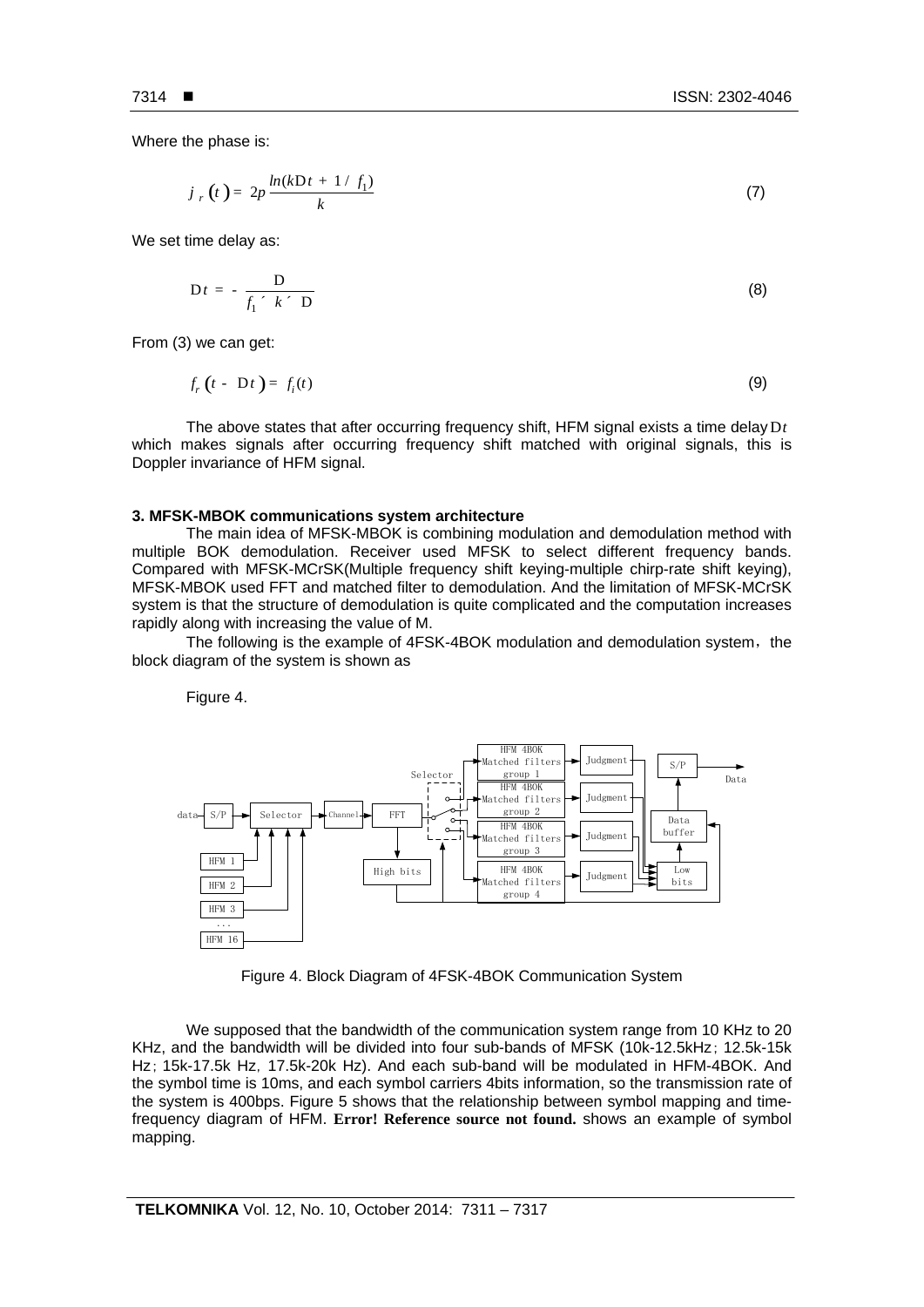Figure 5. Symbol Mapping Figure 6. An Example of Symbol Mapping

As the scheme we proposed has in common with MFSK, receiver can judge which subband the receive data located by using FFT processing similar to MFSK. Based on the location of sub-band, receiver can demodulate the high bits of the symbol. Next, we use matched filters group to processing the receive data in order to get the low bits. Figure 7shows the FFT domain of four sub-band HFM signals.

High bits of symbol determine which matched filters group is selected. And each matched filters group is equivalent to the demodulation block of single carrier HFM-4BOK that contains four parallel match filters. We can demodulate low bits information by judging the position of correlation peak.



Figure 7. Frequency Domain of each HFM Signal

### **4. Experimental Verification**

Multipath effect is the most severe impact on the communication system in the shallow water acoustic channel, so the environment of non-anechoic pool can simulate the multipath effect in the ocean channel.

The model of the pool is shown as **Error! Reference source not found.**. In the figure, point S is the sender Hydrophone, and point R is the receiver. We select the chirp signal to probe channel of the pool, the result is shown as **Error! Reference source not found.**. From the figure, we can see that the second path's energy is close to the main path and the delay is quite short. So the experiment can verify anti-multipath feature of the HFM system.

*Underwater Acoustic Communication Based on Hyperbolic Frequency Modulated… (Yuan Fei)*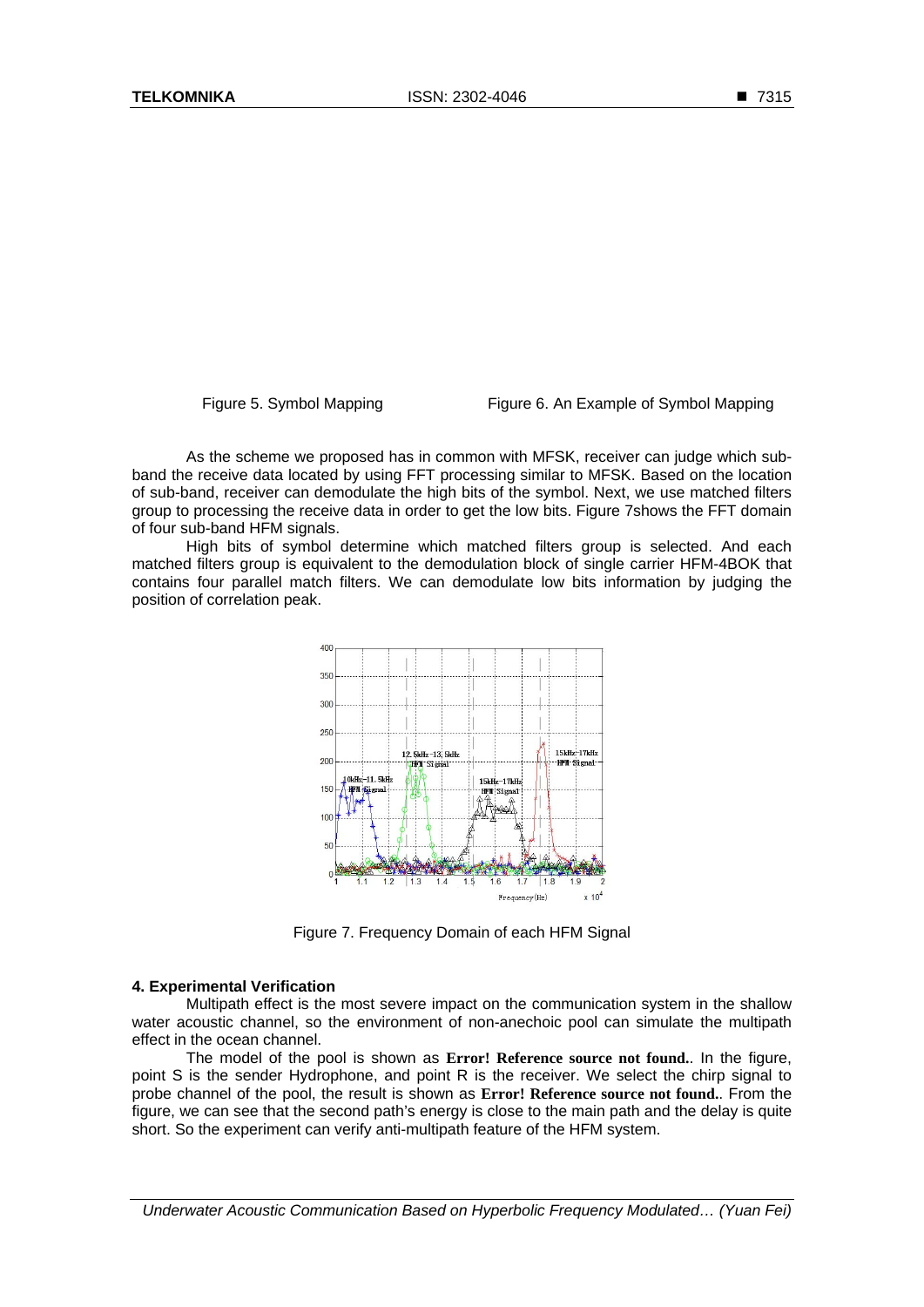

Figure 8. Model of Non-anechoic Pool





Figure 9. Impulse Response of Pool Figure 10. Contrast between Sending Data and Receiving

**Error! Reference source not found.**shows the wave of sender signal and the receiver signal. From the comparison with sender data and receiver data, we can find noise of the pool has little effect on the system. We selected the 64\*64 Lena 8-bit grayscale as the source, and the amount of bits is 32768. Details of the experiment are shown in **Error! Reference source not found.**.

| Table 1        |           |                       |             |                                             |       |
|----------------|-----------|-----------------------|-------------|---------------------------------------------|-------|
| <b>System</b>  | <b>BT</b> | Communication<br>rate | <b>BER</b>  |                                             |       |
|                |           |                       | -10dB       | -15dB                                       | -20dB |
| 4FSK-4BOK 6.25 |           | 400bps                | $< 10^{-4}$ | $3.05 \times 10^{-3}$ 6.62 $\times 10^{-2}$ |       |

The 4FSK-4BOK system can get error-free transmission when the signal-to-noise ratio is 10dB. When the signal-to-noise ratio is -15Db, the BER is less than  $3.05<sup>2</sup>10<sup>-3</sup>$ 

ֺ